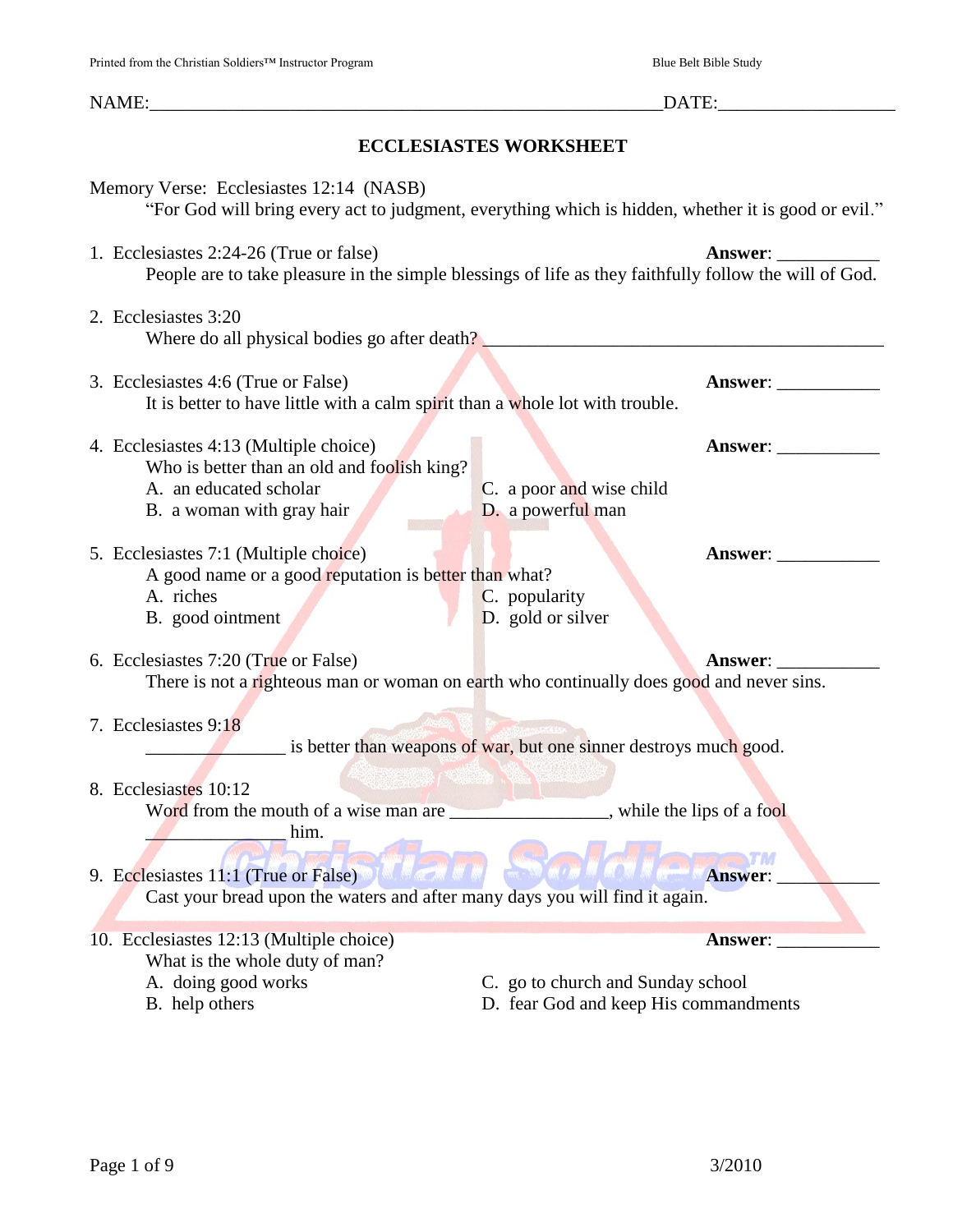# **ISAIAH WORKSHEET**

| Memory Verse: Isaiah 40:31 (NASB) | eagles, they will run and not get tired, they will walk and not become weary."                                                                                                                                                 | "Yet those who wait for the Lord will gain new strength; they will mount up with wings like                                                                                                         |
|-----------------------------------|--------------------------------------------------------------------------------------------------------------------------------------------------------------------------------------------------------------------------------|-----------------------------------------------------------------------------------------------------------------------------------------------------------------------------------------------------|
| 1. Isaiah 1:16-17                 |                                                                                                                                                                                                                                | God hates sacrifices from people who are not obeying him. Instead, He wants us to: wash ourselves                                                                                                   |
|                                   | (repent), ___________ to do evil, ______________ to do good, seek ______________,                                                                                                                                              |                                                                                                                                                                                                     |
|                                   | the ruthless, the orphan, the orphan, for the widow.                                                                                                                                                                           |                                                                                                                                                                                                     |
| 2. Isaiah 1:18                    |                                                                                                                                                                                                                                | God says that when we leave our sins and turn to Him, "Though your sins are as scarlet, they                                                                                                        |
|                                   |                                                                                                                                                                                                                                |                                                                                                                                                                                                     |
| like $\frac{1}{2}$ $\frac{1}{2}$  |                                                                                                                                                                                                                                |                                                                                                                                                                                                     |
| 3. Isaiah 1:19-20                 |                                                                                                                                                                                                                                | If God's people obey Him, they will the the contract of the land. If they                                                                                                                           |
|                                   | rebel against God, they will be seen the by the series by the series of the series of the series of the series of the series of the series of the series of the series of the series of the series of the series of the series |                                                                                                                                                                                                     |
| 4. Isaiah 6:1-13                  |                                                                                                                                                                                                                                | In his vision, Isaiah saw things that showed him how wonderful and mighty God is. List one thing                                                                                                    |
|                                   |                                                                                                                                                                                                                                | from Isaiah's vision that shows God's power and majesty.                                                                                                                                            |
| 5. Isaiah 6:8                     |                                                                                                                                                                                                                                | When Isaiah saw God's holiness, he realized that he was a sinful man. God forgave Isaiah's sin.<br>When God asked who would go to the people of Israel to deliver His message, what did Isaiah say? |
| 6. Isaiah 12:2                    |                                                                                                                                                                                                                                | <b>NATIONAL TIM</b><br>"Behold, God is my salvation, I will would be and not be with the same. For the Lord God                                                                                     |
|                                   |                                                                                                                                                                                                                                |                                                                                                                                                                                                     |
| 7. Isaiah 12:4-5                  | When God saves us, there are many ways that we show it; list two ways from verses 4-5.                                                                                                                                         |                                                                                                                                                                                                     |
|                                   |                                                                                                                                                                                                                                |                                                                                                                                                                                                     |
| 8. Isaiah 59:1-2                  |                                                                                                                                                                                                                                | God is the one who saves us. He hears us when we call to Him. What causes us to feel that we are                                                                                                    |
|                                   |                                                                                                                                                                                                                                |                                                                                                                                                                                                     |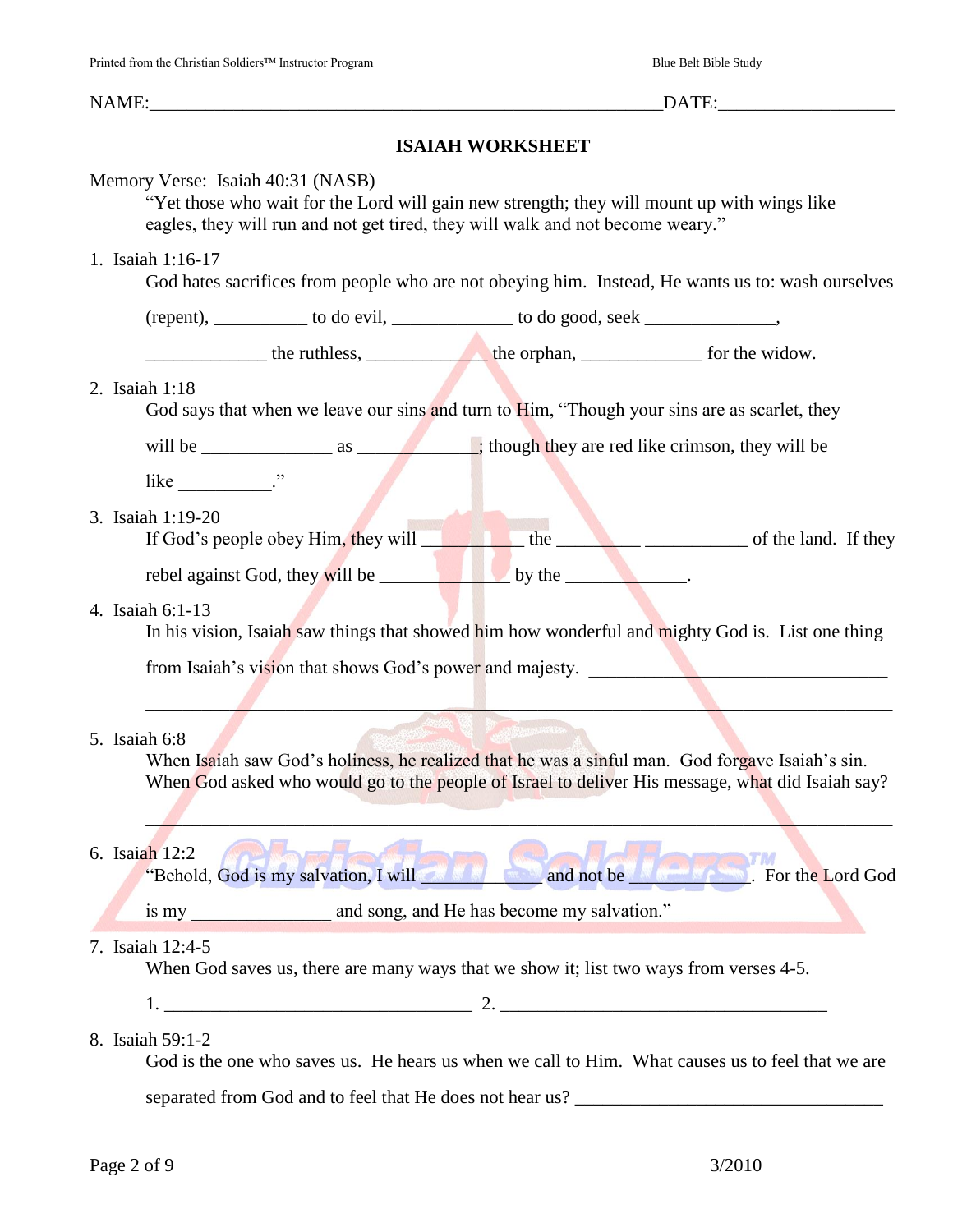#### NAME: THE CONSTRUCTED STATE OF THE CONSTRUCTION OF THE CONSTRUCTION OF THE CONSTRUCTION OF THE CONSTRUCTION OF THE CONSTRUCTION OF THE CONSTRUCTION OF THE CONSTRUCTION OF THE CONSTRUCTION OF THE CONSTRUCTION OF THE CONSTRU

The book of Isaiah has many sections that tell us about God's promise to send His son to save the people from their sins. These promises from God are like clues that would help His people recognize the promised one. Read these passages to find some of the clues.

#### 9. Isaiah 7:14

A \_\_\_\_\_\_\_\_\_\_\_\_\_\_ will bear a \_\_\_\_\_\_\_\_\_\_\_\_ and will call his name Immanuel (Immanuel means "God with us."

#### 10. Isaiah 9:6

| A child will be born to us, a | will be given. The | will rest on his |
|-------------------------------|--------------------|------------------|
|                               |                    |                  |

shoulders (he will be the king). His names will be <br>Counselor,

God, Father, Prince of

#### 11. Isaiah 11:1-2

A shoot will spring from the stem of  $\qquad$  (a child will come from his family).

#### 12. Isaiah 11:2

The \_\_\_\_\_\_\_\_\_\_\_\_\_\_\_\_\_\_\_\_\_\_\_ of the Lord will rest on him. We will know this because he will have the

spirit of \_\_\_\_\_\_\_\_\_\_\_\_\_\_\_\_ and understanding, counsel and \_\_\_\_\_\_\_\_\_\_\_\_, knowledge and the

of the Lord.

with  $\qquad \qquad \blacksquare$ 

### 13. Isaiah 53:2 He has not stately form or  $\frac{1}{\sqrt{1-\frac{1}{n}}}$  ... nor appearance that we should be  $\frac{1}{\sqrt{1-\frac{1}{n}}}$ to Him.

### 14. Isaiah 53:3

He was and forsaken of men, a man of and acquainted

# 15. Isaiah 53:5 But he was through for our transgressions ... and by his we are healed.

## TM Yet he himself bore the \_\_\_\_\_\_\_\_\_\_\_\_ of many, and \_\_\_\_\_\_\_\_\_\_\_\_\_\_\_\_ for the transgressors. 16. Isaiah 53:12 17. Who is the Promised One from God?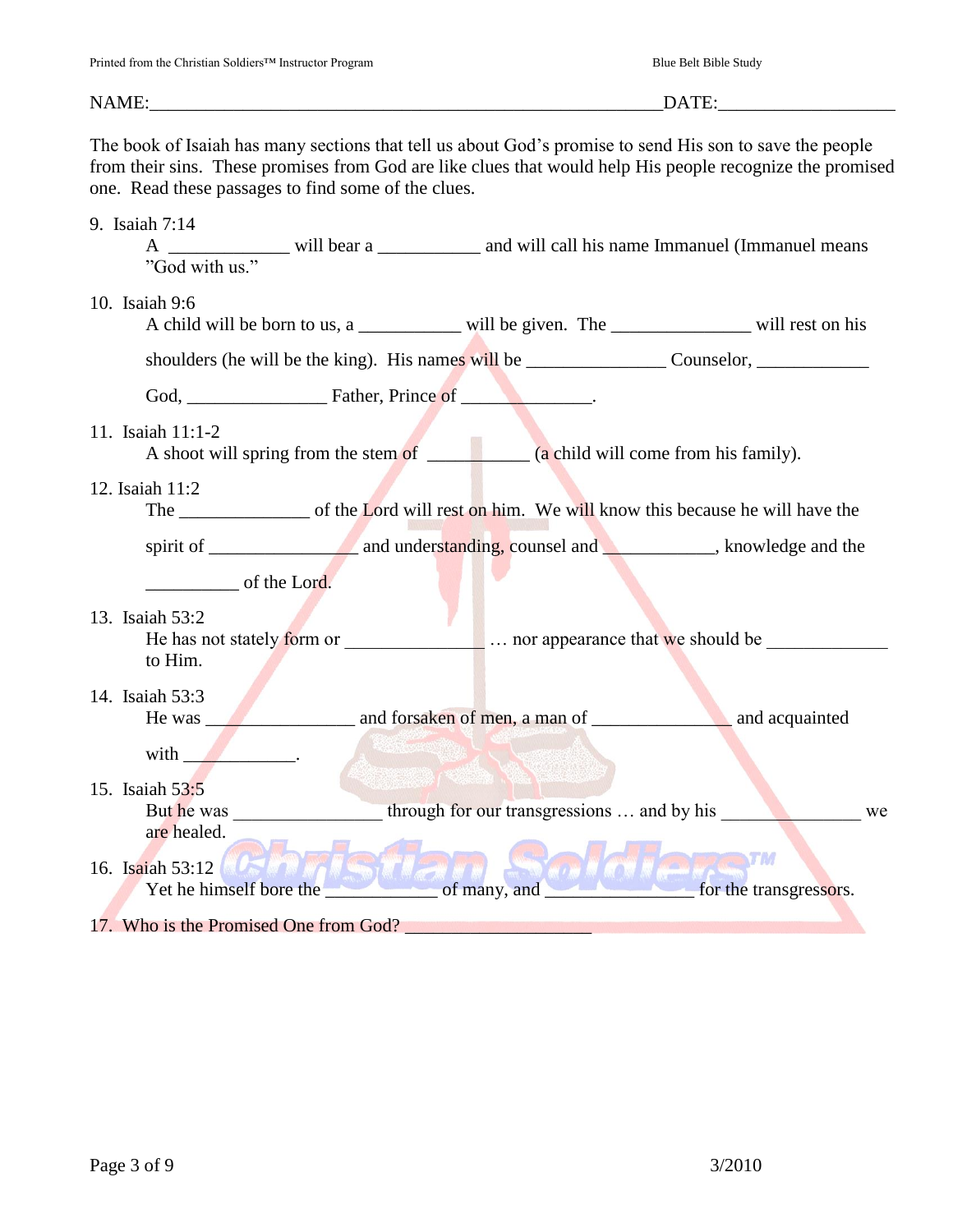NAME:\_\_\_\_\_\_\_\_\_\_\_\_\_\_\_\_\_\_\_\_\_\_\_\_\_\_\_\_\_\_\_\_\_\_\_\_\_\_\_\_\_\_\_\_\_\_\_\_\_\_\_\_\_\_\_DATE:\_\_\_\_\_\_\_\_\_\_\_\_\_\_\_\_\_\_\_ **JEREMIAH WORKSHEET** Memory verse: Jeremiah 1:5 (NIV) "Before I formed you in the womb I knew you, before you were born I set you apart; I appointed you as a prophet to the nations." 1. Jeremiah 1:6 (Multiple choice) **Answer**: \_\_\_\_\_\_\_\_\_\_\_ What did Jeremiah say to the Lord? A. I am only a child C. Speak up, I can't hear you B. I'm not a child **D.** Could you write that down 2. Jeremiah 1 through 4 (Multiple choice) **Answer**: \_\_\_\_\_\_\_\_\_\_\_ What was done to God? A. Praised his name C. Asked him for help B. Turned their back on him D. Invited him to their party 3. Jeremiah 5 What does God tell Jeremiah to do? \_\_\_\_\_\_\_\_\_\_\_\_\_\_\_\_\_\_\_\_\_\_\_\_\_\_\_\_\_\_\_\_\_\_\_\_\_\_\_\_\_\_\_\_\_\_\_\_\_\_\_\_\_\_\_\_\_\_\_\_\_\_\_\_\_\_\_\_\_\_\_\_\_\_\_\_\_\_\_\_ 4. Jeremiah 7:1-11 (Multiple choice) **Answer**: God said that the Temple of the Lord is where they are to worship, but how were they treating it? A. like their house C. like any other place B. like a barn D. like a den of robbers 5. Jeremiah 8:2 What are the Israelites worshipping? 6. Jeremiah 10:23-25 What is Jeremiah doing? \_\_\_\_\_\_\_\_\_\_\_\_\_\_\_\_\_\_\_\_\_\_\_\_\_\_\_\_\_\_\_\_\_\_\_\_\_\_\_\_\_\_\_\_\_\_\_\_\_\_\_\_\_\_\_\_\_\_\_\_\_\_\_\_\_\_\_\_\_\_\_\_\_\_\_\_\_\_\_\_ 7. Jeremiah 11 What did the Israelites break? 8. Jeremiah 12 (Multiple choice) **Answer:** Jeremiah is complaining, what did God do? A. He wipes out the people C. He answers him

9. Jeremiah 16

The people asked why has the Lord decreed such a great disaster; how did God answer back?

\_\_\_\_\_\_\_\_\_\_\_\_\_\_\_\_\_\_\_\_\_\_\_\_\_\_\_\_\_\_\_\_\_\_\_\_\_\_\_\_\_\_\_\_\_\_\_\_\_\_\_\_\_\_\_\_\_\_\_\_\_\_\_\_\_\_\_\_\_\_\_\_\_\_

B. He curses him D. He fell asleep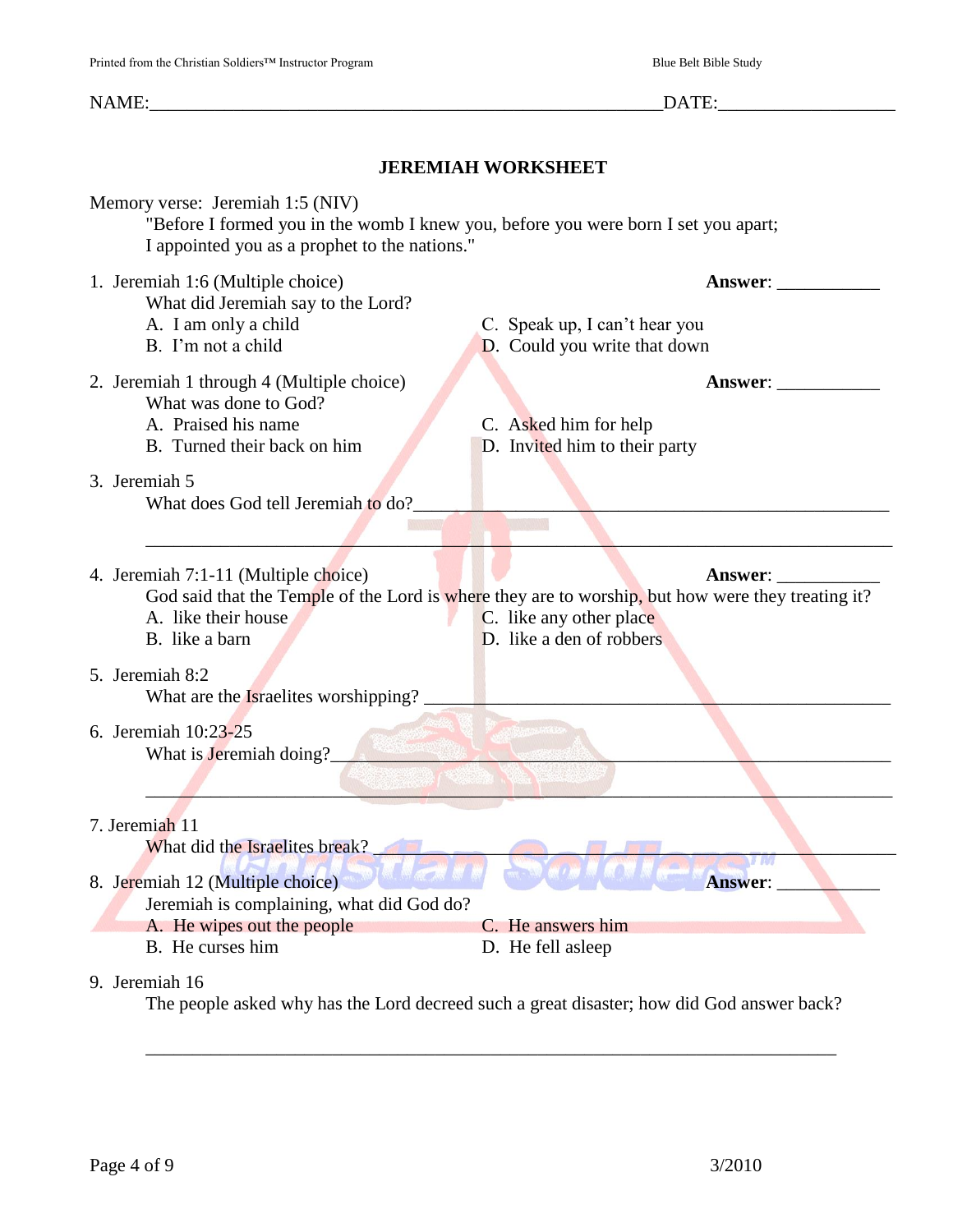|                                                                                                                                       | NAME: DATE:                                                                                     |  |
|---------------------------------------------------------------------------------------------------------------------------------------|-------------------------------------------------------------------------------------------------|--|
| 10. Jeremiah 18                                                                                                                       |                                                                                                 |  |
| 11. Jeremiah 20 (Multiple choice)<br>What happened to Jeremiah for his prophesying?                                                   | Answer:                                                                                         |  |
| A. He was beaten and put in stocks C. He was kicked out of town<br>B. He was elected governor D. They wrote him a ticket for speeding |                                                                                                 |  |
| 12. Jeremiah 23:6                                                                                                                     | A righteous king will come, he will reign wisely and just, by what name will he be called?      |  |
| 13. Jeremiah 27:2 (Multiple choice)<br>What did the Lord tell Jeremiah to make?                                                       | <b>Answer:</b> ______________                                                                   |  |
| A. A bow<br>B. A harp                                                                                                                 | C. A loud noise<br>D. A yoke                                                                    |  |
| 14. Jeremiah 37:12-13                                                                                                                 | The captain of the guard saw Jeremiah walking out of the gate of the city, what did they think? |  |
| 15. Jeremiah 37:14 (Multiple choice)                                                                                                  | Answer:                                                                                         |  |
| What happened to Jeremiah after that?<br>A. They killed him<br>B. He was put in prison                                                | C. They ran him out<br>D. They made him watch soap operas all day                               |  |
| 16. Jeremiah $51:24$<br>What did the Lord declare?                                                                                    | <b>ANTISECTARISM</b>                                                                            |  |
|                                                                                                                                       |                                                                                                 |  |
|                                                                                                                                       | Ghristian Soldiers"                                                                             |  |
|                                                                                                                                       |                                                                                                 |  |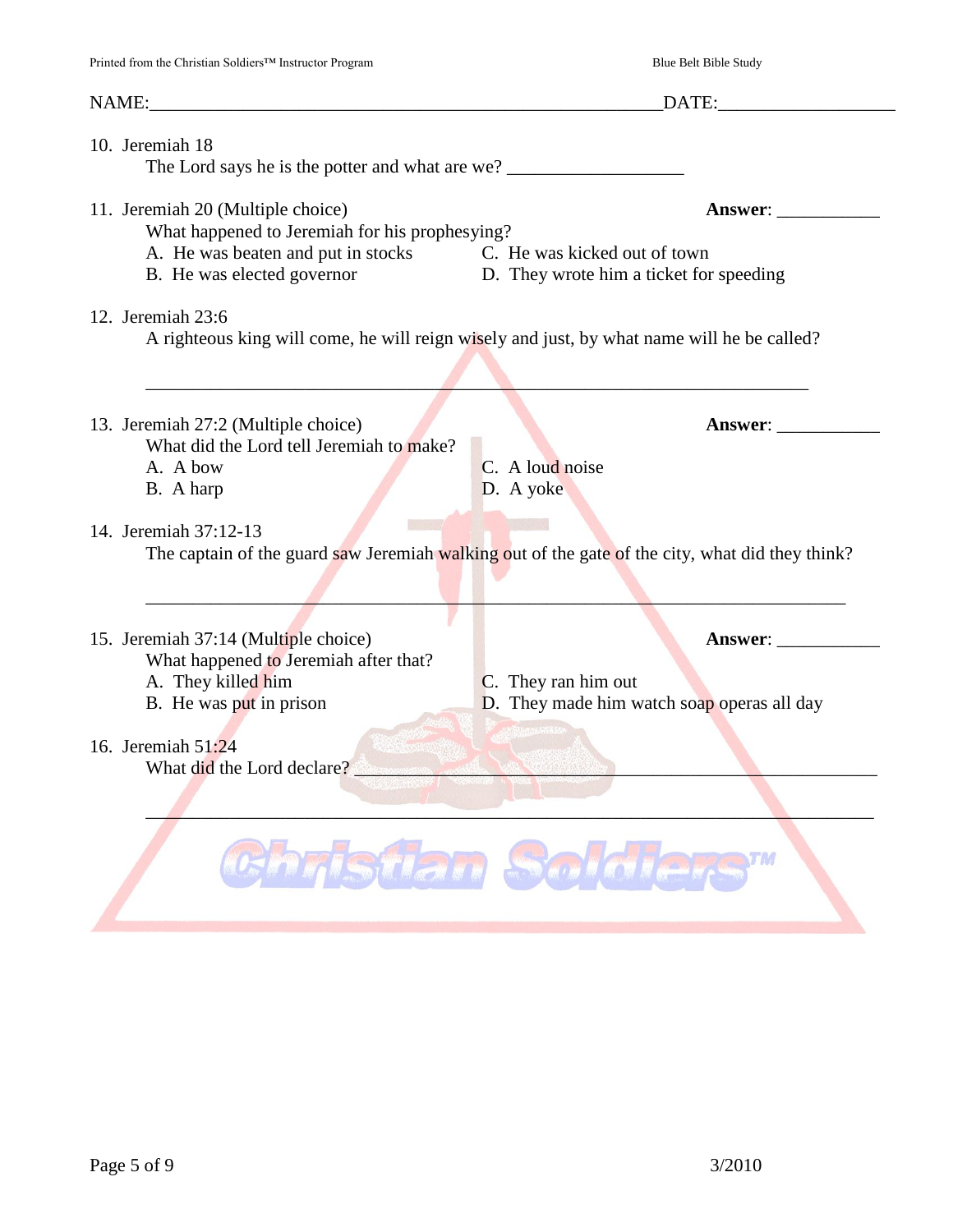# **LAMENTATIONS WORKSHEET**

Memory Verse: Lamentations 3:25 (NASB)

The LORD is good to those who wait for Him, to the person who seeks Him.

1. Lamentations mainly deals with the destruction and suffering of Jerusalem. According to Lamentations 1:5, 1:8, 2:14, 3:39, 4:14 and 5:16, what was the reason for this?

\_\_\_\_\_\_\_\_\_\_\_\_\_\_\_\_\_\_\_\_\_\_\_\_\_\_\_\_\_\_\_\_\_\_\_\_\_\_\_\_\_\_\_\_\_\_\_\_\_\_\_\_\_\_\_\_\_\_\_\_\_\_\_\_\_\_\_\_\_\_\_\_\_\_\_\_\_\_\_\_\_\_\_\_\_\_\_\_\_\_\_\_\_\_\_\_\_\_\_\_\_\_\_\_\_\_\_\_\_\_\_\_\_\_\_\_\_\_\_\_\_\_\_\_\_\_\_

2. Lamentations 2:10 What had the elders of the Daughter of Zion done to express their grief over the situation in Jerusalem?\_\_\_\_\_\_\_\_\_\_\_\_\_\_\_\_\_\_\_\_\_\_\_\_\_\_\_\_\_\_\_\_\_\_\_\_, \_\_\_\_\_\_\_\_\_\_\_\_\_\_\_\_\_\_\_\_\_\_\_\_\_\_\_\_\_\_\_\_\_\_ and  $\Box$ 3. Lamentations 2:14 (True or false) **Answer**: \_\_\_\_\_\_\_\_\_\_\_ The visions of the prophets had forewarned the people of Jerusalem that if they did not change their ways then, they would be captured by their enemies. 4. Lamentations 2:17 (True or false) **Answer**: The Lord had fulfilled his word to the people that if they did not remain faithful to Him that He would let their enemies gloat over them. 5. Lamentations 2:18 (True or false) **Answer**: Although the people were suffering, they continued to turn their backs and did not cry out to God. 6. Lamentations 3:22 Why were the people not totally destroyed/consumed? \_\_\_\_\_\_\_\_\_\_\_\_\_\_\_\_\_\_\_\_\_\_\_\_\_\_\_\_ 7. Lamentations 3:44 Because God had covered Himself with a cloud, what could not get through? 8. Lamentations 4:6 What city that had previously been destroyed, did the author refer to that their sufferings were not as great as these people? 9. Lamentations 5:21 (Multiple choice) **Answer:** What was the author asking God to do? A. Provide them with food and water C. Restore them to Himself B. Provide them with wealth D. Stop the suffering and pain Match these verses. Lamentations 4:4  $\vert$  Young men and boys have to work hard.

| Young men and boys have to work hard.       |
|---------------------------------------------|
| Lack of food.                               |
| Lie in the dust of the streets.             |
| Destroyed His place of meeting (sanctuary). |
| Thirst among the people.                    |
| Lost their fortune (gold became dull).      |
|                                             |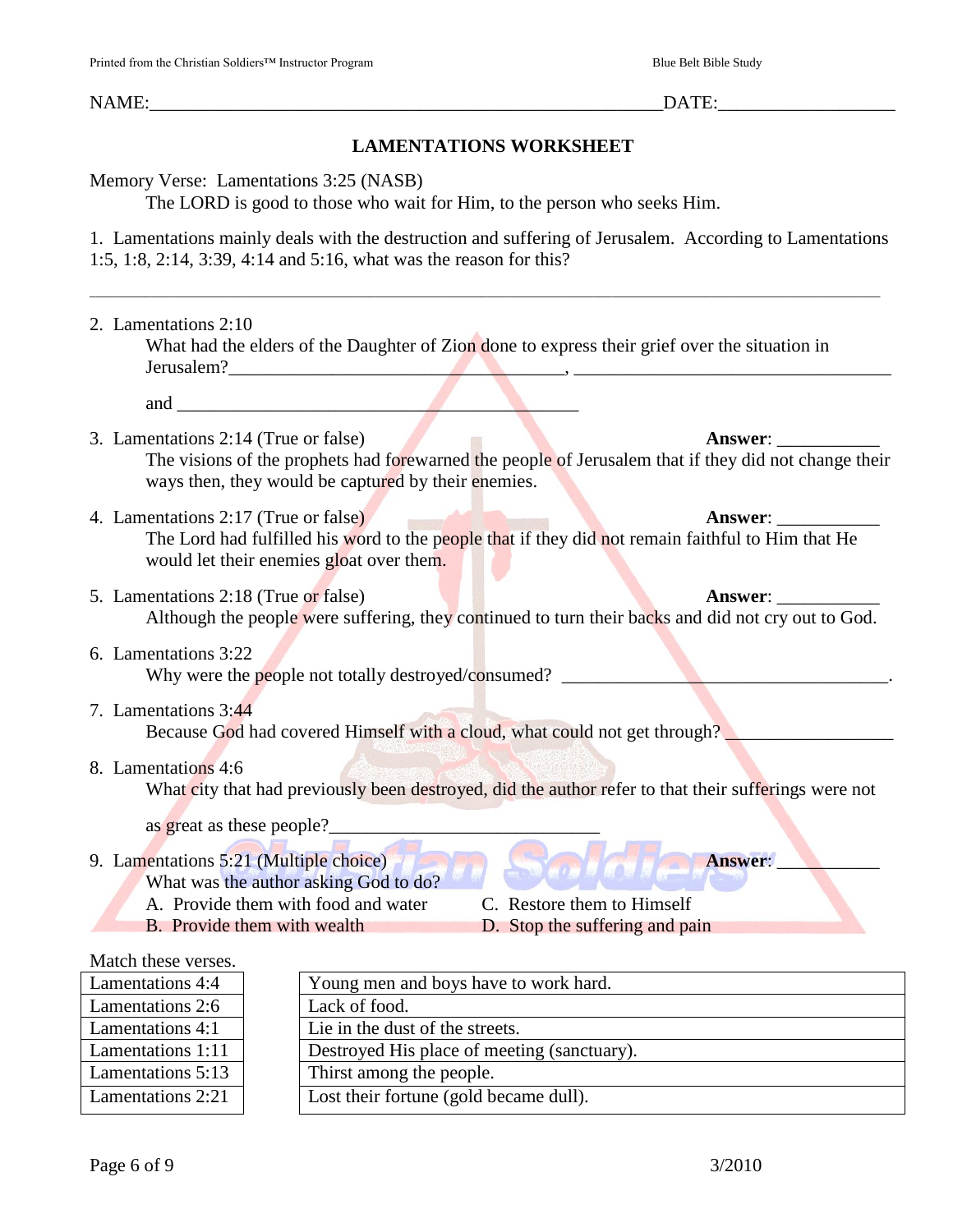### **EZEKIEL WORKSHEET**

#### Memory verse: Ezekiel 36:27 (NASB)

"I will put my spirit within you and cause you to walk in my statutes, and you will be careful to observe my ordinances."

#### 1. Ezekiel 1:3

... the word of the \_\_\_\_\_\_\_\_\_\_\_\_\_ came expressly to Ezekiel the \_\_\_\_\_\_\_\_\_\_\_\_ son of Buzi, in the

land of the \_\_\_\_\_\_\_\_\_\_\_\_\_\_\_ by the river Chebar.

#### 2. Ezekiel 3:4

Then he said to me, "Son of go to the house and speak of my works to them."

#### 3. Ezekiel 12:25

"For I the Lord will speak and whatever I speak will be performed. It will no

longer be delayed, for in your days, O rebellious house, I will the word and

perform it," declares the Lord \_\_\_\_\_\_\_\_\_\_\_.

#### 4. Ezekiel 20:11

"I gave them my and informed them of my ordinances, by which, if a man

**Example 11** them, he will live."

#### 5. Ezekiel 20:42

"And will know that I am the Lord, when I bring you into the land of Israel, into the which I swore to give to your forefathers."

# 6. Ezekiel 22:14-15

"Can your \_\_\_\_\_\_\_\_\_\_\_\_\_\_\_\_ endure, or can your hands be \_\_\_\_\_\_\_\_\_\_\_\_\_ in the days that I will deal with you? I, the \_\_\_\_\_\_\_\_\_\_, have spoken and will act. I will scatter you among the

and I will disperse you through the lands, and I will \_\_\_\_\_\_\_\_\_\_\_ your

# uncleanness from you." The state of the state of the state of the state of the state of the state of the state of the state of the state of the state of the state of the state of the state of the state of the state of the 7. Ezekiel 36:22

"... Thus says the Lord God, 'It is not for your \_\_\_\_\_\_\_\_\_\_, O house of Israel, that I am about to

 $\frac{1}{2}$ , but for my  $\frac{1}{2}$   $\frac{1}{2}$   $\frac{1}{2}$   $\frac{1}{2}$  which you have profaned among the nations where you went."

#### 8. Ezekiel 36:27-28

"And I will put \_\_\_\_\_\_\_\_\_\_\_\_\_\_\_\_\_\_\_\_\_\_\_\_\_\_ within you and cause you to \_\_\_\_\_\_\_\_\_\_\_\_\_ in my statutes,

and you will be careful to \_\_\_\_\_\_\_\_\_\_\_\_\_\_\_ my ordinances. And you will live in the \_\_\_\_\_\_\_\_\_\_ that I

gave your forefathers; so you will be my \_\_\_\_\_\_\_\_\_\_\_\_, and I will be your \_\_\_\_\_\_\_\_."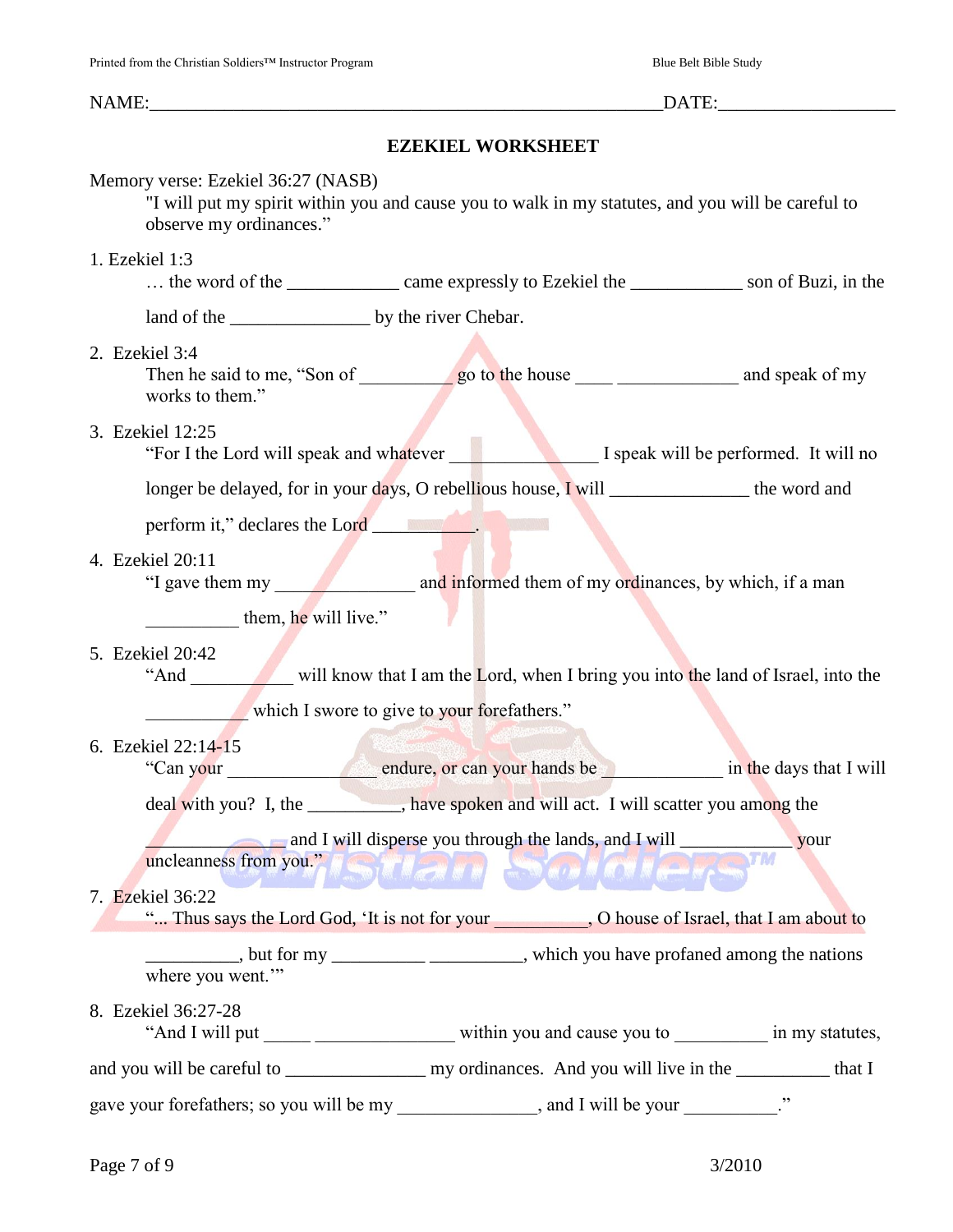# **DANIEL WORKSHEET**

| Memory verse: Daniel 2:47 (NIV)<br>The king said to Daniel, "Surely your God is the God of gods and the Lord of kings and a revealer<br>of mysteries, for you were able to reveal this mystery."                               |
|--------------------------------------------------------------------------------------------------------------------------------------------------------------------------------------------------------------------------------|
| 1. Daniel 1:1<br>Nebuchadnezzar was king of _______________.                                                                                                                                                                   |
| 2. Daniel 1:6<br>Daniel was taken from ______________________ to serve in the king's palace.                                                                                                                                   |
| 3. Daniel 1:6<br>Captured along with Daniel were 1. All 2003, 2004. The analysis and 2. All 2004 and 2.                                                                                                                        |
| 4. Daniel 1:17<br>God gave the four young men knowledge and understanding of all kinds of literature and learning.                                                                                                             |
| Daniel could understand and and of all kinds.                                                                                                                                                                                  |
| 5. Daniel 2:48<br>After interpreting the kings' dreams Daniel was placed in a high position and received many gifts.                                                                                                           |
| Daniel was made ruler of the entire province of _____________.                                                                                                                                                                 |
| 6. Daniel 3:1-20                                                                                                                                                                                                               |
| example, the contract of the contract of the contract of the contract of the contract of the contract of the contract of the contract of the contract of the contract of the contract of the contract of the contract of the c |
| furnace when they refused to worship an image of <u>the same of</u> that was ninety feet high and nine<br>feet wide.                                                                                                           |
| 7. Daniel 6:3<br>During the rein of king Darius, Daniel had distinguished himself among the administrators by his                                                                                                              |
| exceptional qualities and the king planned to set him over the whole                                                                                                                                                           |
| <b>EDED AND AND</b><br><b>BIS HEATH AT ALL</b><br>8. Daniel 6:1-16<br>The royal administrators tricked King Darius into putting Daniel into the                                                                                |
| 9. Daniel 6:24<br>At the king's command, the men who had falsely accused Daniel were brought in and thrown into                                                                                                                |
|                                                                                                                                                                                                                                |